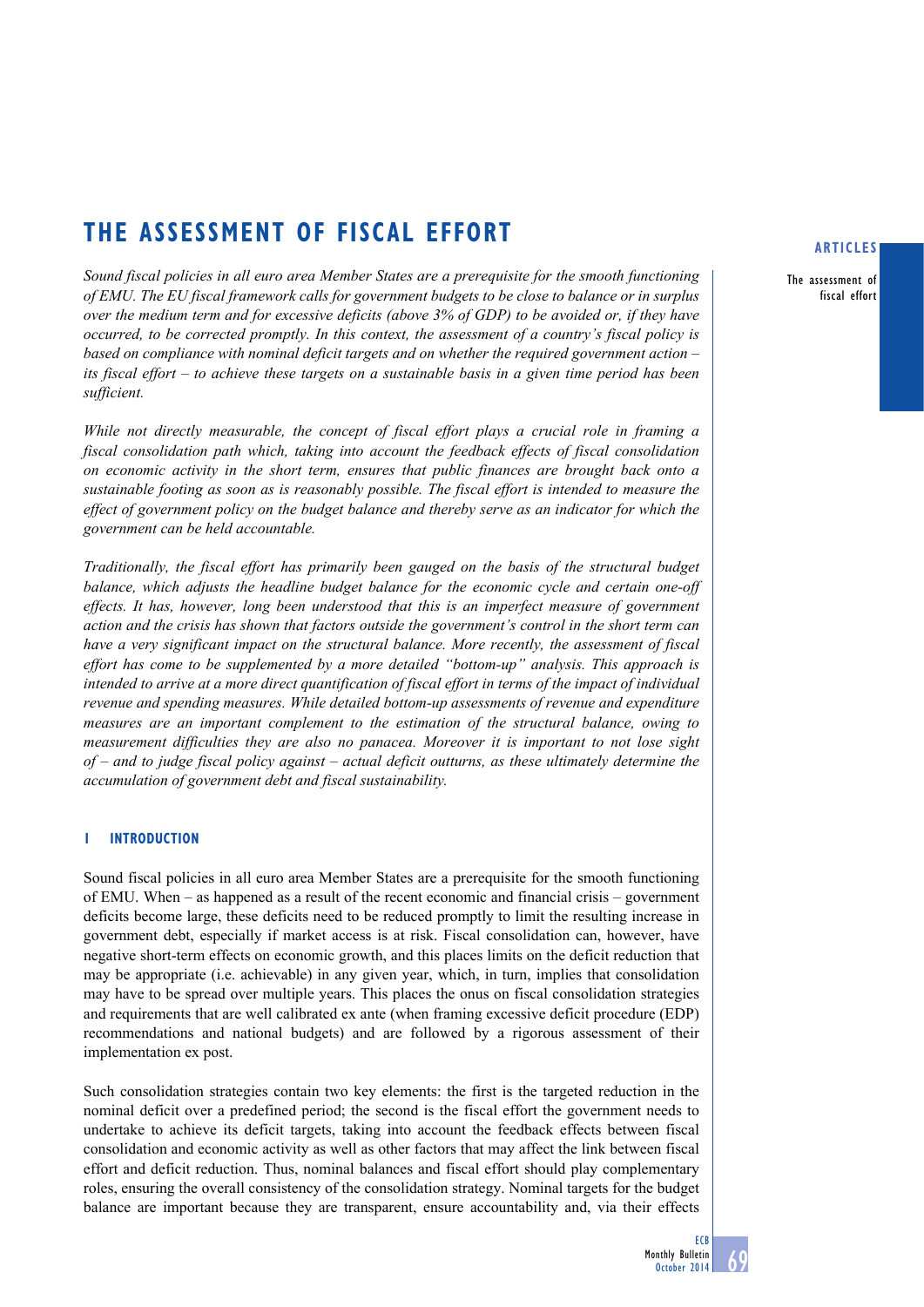on governments' financing needs, determine the impact on fiscal sustainability.<sup>1</sup> Fiscal effort is intended as a concept that more closely reflects the effect of government action on the budget balance, and hence something that the government can directly influence and be held accountable for. In this sense, the fiscal effort is the instrument that the government can use to achieve its policy objectives, and as such it needs to be consistent with the achievement of the desired nominal fiscal targets. It is, however, not directly measurable and there are numerous alternative ways in which this concept has been – or could be – operationalised.

The putting in place of a fiscal consolidation strategy involves setting out plans for the path of the headline deficit, the tax and spending measures deemed necessary to achieve that deficit, as well as the corresponding structural deficit. Given the interaction between macroeconomic and fiscal developments, it first requires the definition of a macroeconomic scenario consistent with the required fiscal consolidation, based on some initial assumptions for tax and spending plans. On the basis of this scenario, a "fiscal gap" to be filled with tax and spending measures can be calculated by comparing the desired deficit path with that which would result from projecting individual revenue and spending components based on existing legislation. The corresponding path of the structural balance is then determined by the estimated path of potential output and the output gap.2

Traditionally, and in particular in the context of the Stability and Growth Pact (SGP), the assessment of fiscal effort has been based primarily on the evolution of the structural (budget) balance-to-GDP ratio, i.e. the general government balance-to-GDP ratio corrected for the estimated impact of the economic cycle and certain one-off effects. However, changes in the structural balance reflect not only the impact of fiscal policy decisions taken by the government, but also numerous factors outside the government's control, as will be explained in Section 3. Recently there has been a move to base decisions under the EDP more formally on a detailed bottom-up analysis of fiscal policy measures in order to have a better gauge of the budgetary impact of government action.

Against this background, this article raises awareness of the conceptual issues and measurement problems surrounding the assessment of a country's fiscal effort. To provide the appropriate context, Section 2 summarises how the assessment of fiscal effort has evolved over time in the context of the SGP. Section 3 discusses the measurement and interpretation of the structural budget balance, focusing in particular on the factors which can drive a wedge between the evolution of this indicator and the direction and extent of tax and spending decisions. Section 4 discusses the conceptual issues and measurement problems related to more detailed bottom-up measures of fiscal effort. While motivated in part by recent changes to the assessment of effective action in the context of the EDP and highlighting some important issues in this context, this article also takes a broader conceptual perspective regarding the difficulty of measuring fiscal effort. Section 5 concludes.

# **2 the evolving assessment of fiscal Effort in the context of the stability and growth pact**

The way in which a country's fiscal policy has been assessed in the context of the SGP has evolved considerably over time. Important changes were introduced: first, by the SGP reform of 2005, and later by the "six-pack" in 2011 and "two-pack" in 2013.

1 See also the discussion in Section 5 (fiscal developments), *Monthly Bulletin*, ECB, June 2013.

2 See also European Commission, "Report on Public Finances in EMU" (Part III), 2013, for a discussion on the relationship between structural indicators and bottom-up measures of fiscal effort.

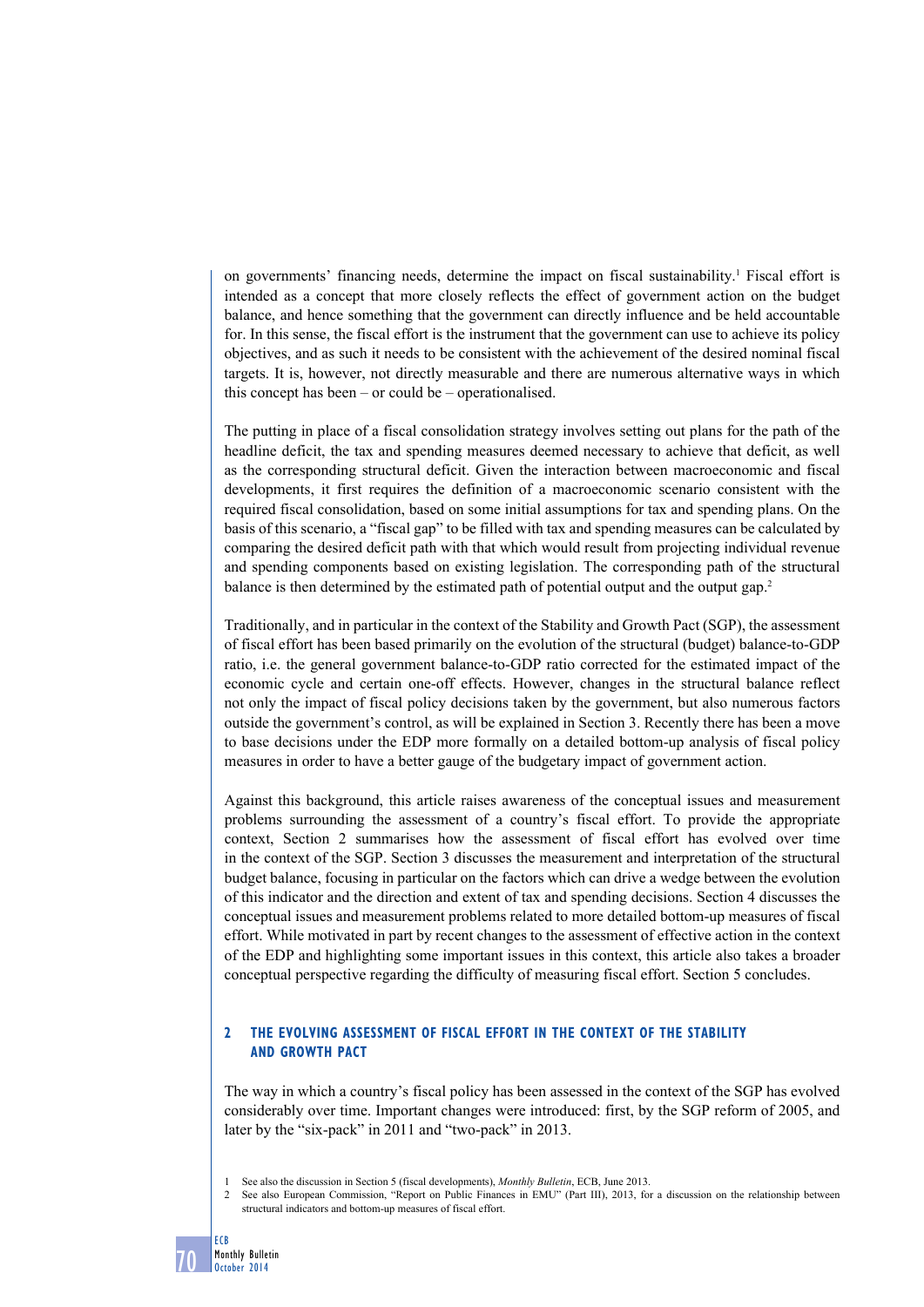The assessment of fiscal effort

In the original SGP, adopted in 1997, the role of the structural budget balance in the assessment of fiscal policy was largely limited to the "preventive arm". In order to create room for manoeuvre with respect to the 3% of GDP reference value for the nominal deficit, Member States were called upon to achieve budgetary positions which were close to balance or in surplus in the medium term (i.e. the so-called medium-term objective). This was generally interpreted as meaning a budget that was close to balance or in surplus in structural terms. Initially, "structural" was equated with the cyclically adjusted balance (the derivation of which is explained in Section 3). However, the tendency of some Member States to resort to temporary or one-off measures to reduce their deficits led to a move to calculate the structural balance as the cyclically adjusted balance net of certain one-off and temporary measures.3 Moreover, having observed a tendency for governments to "backload" adjustment towards the medium-term objective in the early years of EMU, an annual adjustment of the structural balance of 0.5% of GDP came to be set as a benchmark. This was codified in the context of the 2005 SGP reform.

By contrast, under the "corrective arm", before the 2005 SGP reform the emphasis was on compliance with nominal deficit limits. In line with the provisions of the Maastricht Treaty, a deficit was, and still is, deemed excessive if the nominal deficit-to-GDP ratio exceeds the 3% of GDP reference value, unless the excess is small and temporary and is due to exceptional circumstances. The correction of the excessive deficit should be completed in the year following its identification, except in the event of special circumstances which, however, were not defined. In its original form, therefore, the SGP did not explicitly provide for the possibility of EDP deadline extensions. The EDP was essentially outcome-driven, with a Member State subject to the EDP being held responsible for taking whatever fiscal effort was needed to bring the nominal deficit below 3% of GDP by the established deadline.

The SGP reform of 2005 – triggered by the decision of the ECOFIN Council in November 2003 not to act on the basis of Commission recommendations to step up the EDPs for France and Germany – explicitly introduced more flexibility to take account of economic conditions under the EDP.<sup>4</sup> It introduced the concept of a benchmark annual change of the structural budget balance-to-GDP ratio of 0.5% into the EDP.<sup>5</sup> It also provided for the EDP deadline to be extended by one year in case the Member State concerned was deemed to have taken effective action – in the sense that the government was assessed to have taken measures that would have permitted meeting the original deadline if the Commission forecast underlying the original EDP recommendation had fully materialised – but there were "unexpected adverse economic events with major unfavourable consequences for government finances". Specifically, if the improvement in the budget balance or structural budget balance fell short of what was recommended, then a careful analysis of the reasons for the shortfall would be made.

The build-up of severe macroeconomic, financial and fiscal imbalances within the euro area and the ensuing sovereign debt crisis in several euro area countries led EU governments to respond with six legislative acts to strengthen the EU economic governance framework (commonly



<sup>3</sup> See Koen, V. and van den Noord, P., "Fiscal Gimmickry in Europe: One-Off Measures and Creative Accounting", *OECD Economics Department Working Papers*, No 417, 2005.

See also the statement of the ECB's Governing Council on the ECOFIN Council conclusions regarding the correction of excessive deficits in France and Germany of 25 November 2003 and the statement of the ECB's Governing Council on the ECOFIN Council's report on "Improving the implementation of the Stability and Growth Pact" of 21 March 2005.

See also European Commission, "Communication on strengthening economic governance and clarifying the implementation of the Stability and Growth Pact", COM/2004/0581, 3 September 2004; Deroose, S. and van Langedijk, S., "Improving the Stability and Growth Pact: the Commission's three pillar approach", *European Economy Occasional Papers*, No 15, February 2005; and Morris, R., Ongena, H. and Schuknecht, L., "The reform and implementation of the Stability and Growth Pact", *Occasional Paper Series*, No 47, ECB, June 2006.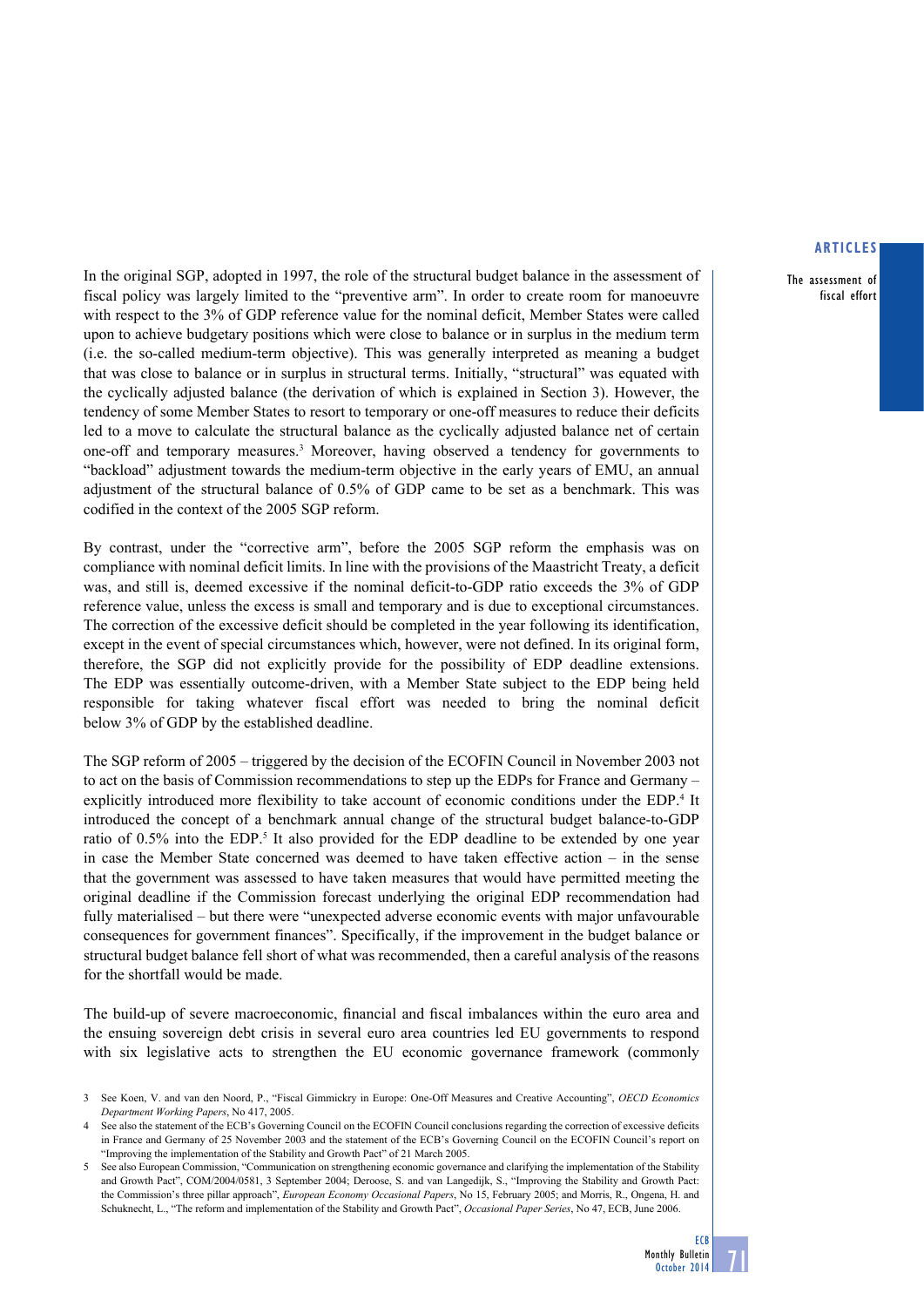referred to as the "six-pack", which entered into force in December 2011 and also reformed the SGP), as well as two additional regulations to further strengthen surveillance of euro area countries (the "two-pack", which entered into force in May 2013).<sup>6</sup> With respect to the assessment of a country's fiscal effort under the SGP, two innovations included in the six-pack are noteworthy.

- First, annual nominal deficit targets for multi-year EDPs were introduced on top of the recommended change in the structural balance. These targets introduce an asymmetry in the sense that compliance with the nominal deficit targets is seen as sufficient for diagnosing effective action, even in cases where the targets in structural terms have not been met.
- Second, under the preventive arm, an additional indicator for the fiscal effort was introduced in the form of the expenditure benchmark. This requires that recommended improvements to the structural balance that are not delivered in the form of discretionary tax increases are achieved via the expenditure side of the budget. In this way, the expenditure benchmark should help to avoid revenue windfalls being spent rather than being used for the required fiscal consolidation. Concretely, the introduction of the benchmark was also motivated by the experience of some countries (especially Ireland and Spain) being able to achieve structural budget surpluses during the pre-crisis boom, even though government spending was growing at an unsustainable rate and the governments had implemented discretionary tax cuts. This had been possible because tax receipts (and the tax-to-GDP ratio) were inflated by the effects of a housing boom.

Most recently, a further innovation has been introduced with regard to the assessment of effective action for countries under an EDP.<sup>7</sup> As mentioned above, since the 2005 SGP reform, the change in the structural budget balance has been the core element in the assessment of effective action. If the improvement in the structural balance falls significantly short of the adjustment required under the EDP recommendation, the SGP foresees a "careful analysis of the reasons for the shortfall". Following the 2011 SGP reform, and in order to codify the "careful analysis", the Commission presented a methodology which makes adjustments to the change in the structural balance to account for some factors that are outside government control and proposed alternative indicators for the assessment of fiscal effort. In particular, the observed improvement in the structural balance is corrected for revisions to potential output growth and for revenue windfalls/shortfalls, as well as for the effects of other unexpected events, e.g. natural disasters or statistical revisions, which might have occurred since the time of issuing the recommendation. Furthermore, a bottom-up analysis is also applied. This involves adding up the impact of individual revenue measures and estimating the impact of expenditure measures by comparing the outturn for spending (other than specific items outside government control) with the "no policy change" scenario underlying the Commission forecast at the time of the EDP recommendation.<sup>8</sup> The bottom-up analysis and the corrected structural balance are now the core indicators of the careful analysis to decide whether effective action has been taken or whether the EDP should be stepped up.

To sum up, under the SGP, the structural balance remains a main indicator for the assessment of fiscal effort, intended as a gauge of the impact of government action on the budget balance. But it is

ECB

<sup>6</sup> See the box entitled "Stronger EU economic governance framework comes into force", *Monthly Bulletin*, ECB, December 2011, and also the box entitled "The 'two-pack' regulations to strengthen economic governance in the euro area", *Monthly Bulletin*, ECB, April 2013.

See the box entitled "Implementation of the excessive deficit procedure under the reinforced Stability and Growth Pact in euro area Member States", *Monthly Bulletin*, ECB, September 2013.

The European Commission describes the "no policy change" assumption as implying the extrapolation of revenue and expenditure trends and the inclusion of measures that are known in sufficient detail at the time of completion of the forecast. While the basic concept is straightforward, its implementation and assessment in practice is less so. For a discussion see European Commission, "Public Finances in EMU – 2008", Part II, Section 2.3.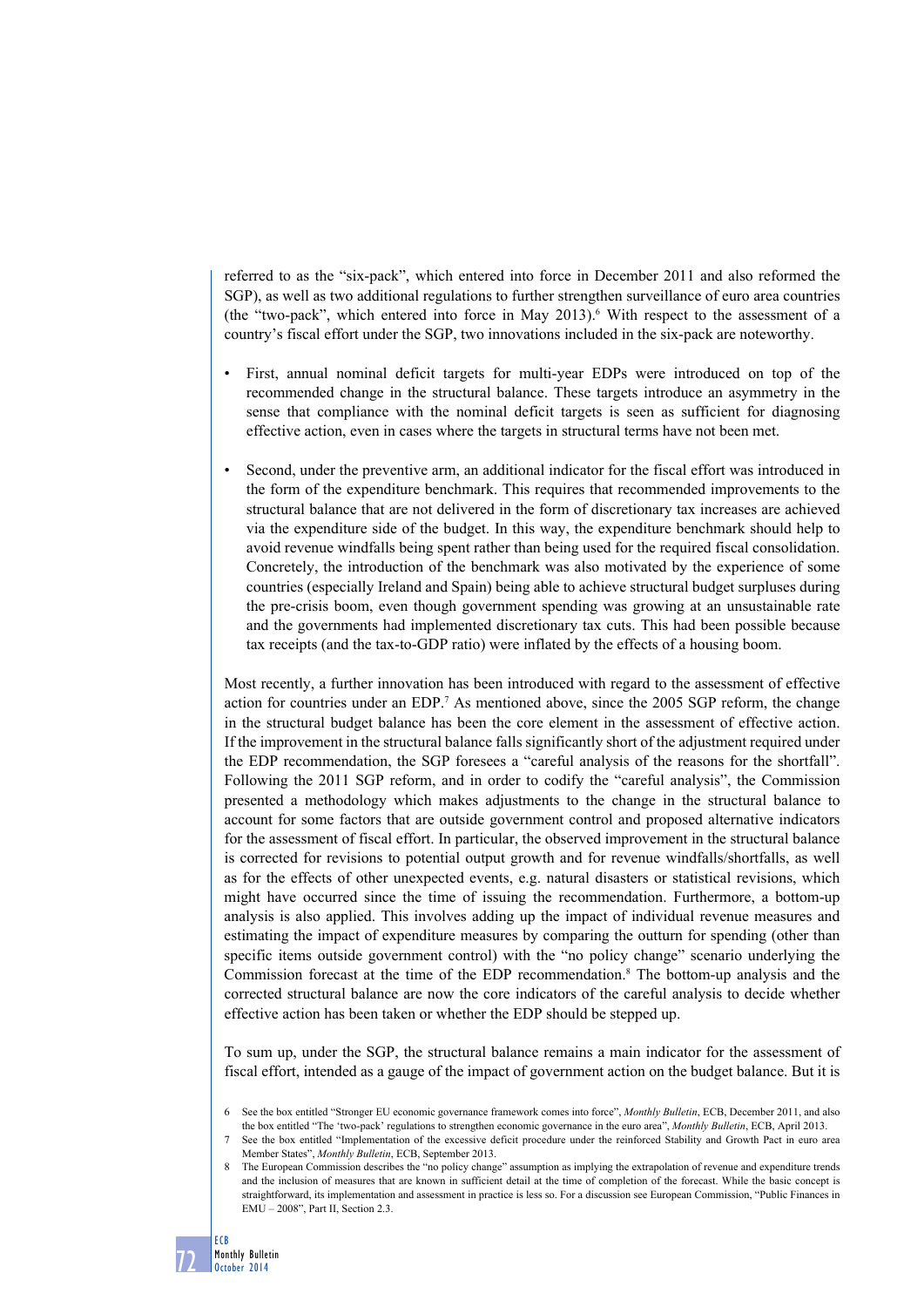The assessment of fiscal effort

now formally complemented by additional indicators which rely, inter alia, on a detailed bottom-up assessment of the impact of revenue and expenditure measures. The next two sections take a more conceptual look at the challenges related to the assessment of fiscal effort, looking in Section 3 at the estimation and interpretation of the structural balance and in Section 4 at the challenges related to more detailed, bottom-up assessments of fiscal effort.

## **3 The structural budget balance: methodological issues and interpretation**

As noted above, the evolution of the structural budget balance, measured as the change in the cyclically adjusted budget balance net of certain one-off and temporary measures, is commonly used as a measure of fiscal effort, not least in the context of the SGP. Understanding how this indicator is calculated and the factors which may drive its evolution is crucial for an analysis of fiscal policy generally and for the implementation of the SGP in particular.

## **The estimation of the structural budget balance**

For the purposes of implementing the SGP, a commonly agreed method of cyclical adjustment has been developed and refined by the European Commission, also drawing on work carried out by the OECD.<sup>9</sup> In this method, the cyclical component of the budget balance is the product of an estimated output gap<sup>10</sup> and an assumed overall sensitivity of the government balance with respect to output.<sup>11</sup>

The output gap in this context is the difference between actual and potential output as estimated on the basis of a production function. In this respect, potential output is a measure of where the economy would be if all factors of production (i.e. capital and labour) were put to their full use without creating pressure on prices and the rate of inflation.

How the government balance responds to changes in the output gap is summarised in a single, fixed parameter – semi-elasticity. The latter is based on estimates or assumptions for the elasticities of cyclical budget items (taxes, social contributions and unemployment benefits) to macroeconomic aggregates (wages, profits, private consumption and unemployment) and for the elasticity of these macroeconomic aggregates to GDP. These elasticities are usually fairly close to one on average, which implies that the semi-elasticity of the budget balance to GDP is close to the share of cyclical government revenue and spending in GDP. In a typical EU country this is around 0.5; the euro area average is presently 0.52. Thus, for every 1% gap between GDP and its estimated potential, the corresponding cyclical component of the budget balance would be around  $\frac{1}{2}\%$  of GDP.

## **Non-discretionary factors influencing the change in the structural budget balance**

The year-on-year evolution of the cyclically adjusted (or structural) budget balance-to-GDP ratio is a useful gauge of fiscal effort. However, this indicator only coincides with the action taken by the government if, in the absence of such action, (i) cyclical revenue and spending would behave in accordance with the estimated elasticities, and (ii) non-cyclical revenue and spending would grow

<sup>9</sup> Within the ESCB, an alternative method of cyclical adjustment of the budget balance is used. This method is set out in ECB Working Paper No 77. For a more recent discussion, see also the box entitled "The structural balance as an indicator for the underlying fiscal position", *Monthly Bulletin*, ECB, September 2014.

<sup>10</sup> See D'Auria et al., "The production function methodology for calculating potential growth rates and output gaps", *European Economy – Economic Papers*, No 420, European Commission, July 2010.

<sup>11</sup> See European Commission, "New and updated budgetary sensitivities for the EU budgetary surveillance", September 2005. See also the box entitled "Implementation of the excessive deficit procedure under the reinforced Stability and Growth Pact in euro area Member States", *Monthly Bulletin*, ECB, September 2013.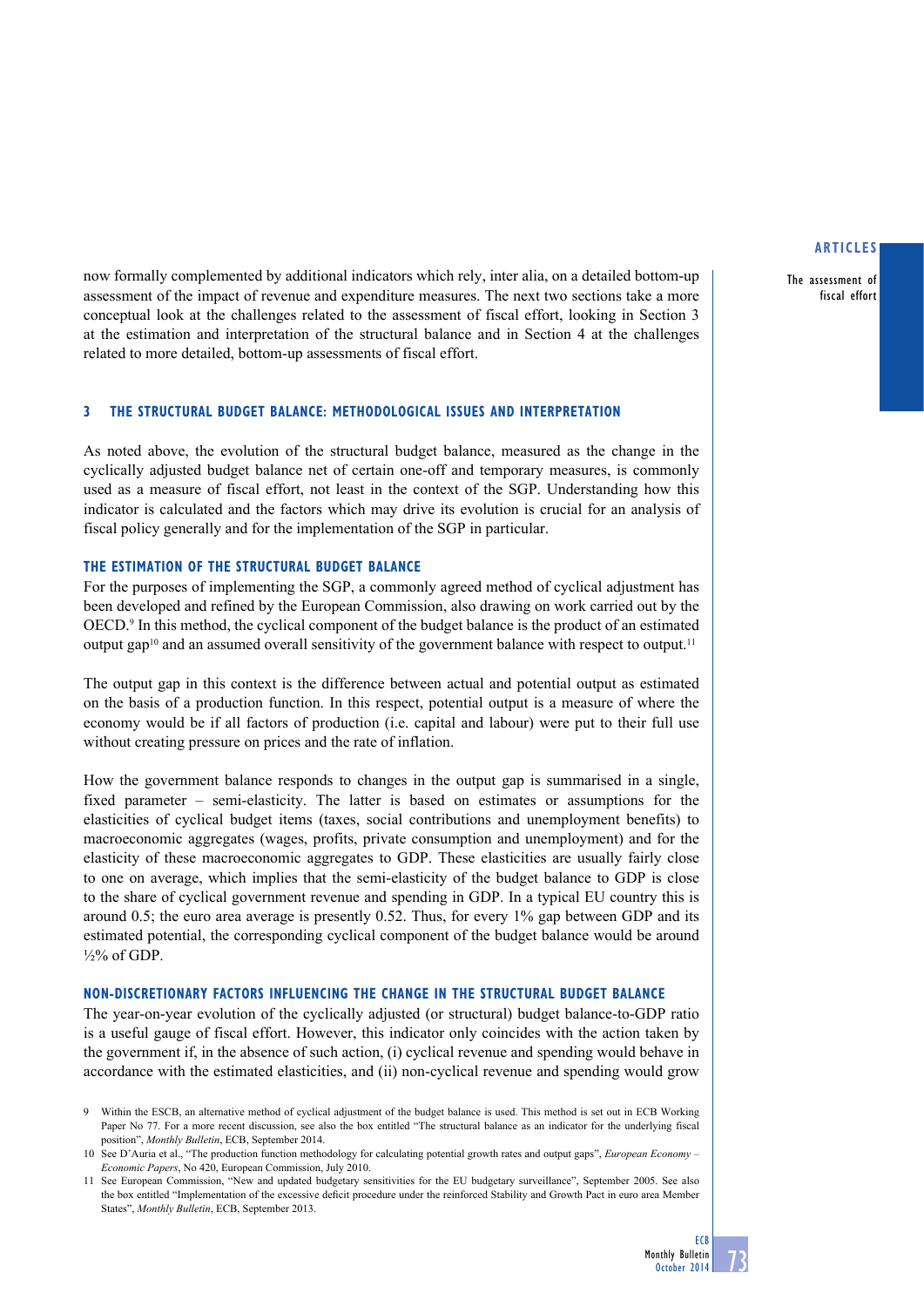in line with potential GDP. The main non-discretionary factors that typically influence the change in the structural balance-to-GDP ratio are as follows.

First, receipts from taxes and social contributions depend on bases which often evolve somewhat differently from GDP. This implies that, in any given year, the (near unit) elasticity of receipts with respect to GDP assumed in the context of cyclical adjustment is unlikely to hold. An evolution of receipts that is more (less) favourable than the one implied by this elasticity is now commonly referred to as a revenue "windfall" ("shortfall"), although in many cases such developments may be at least partly predictable ex ante and relate to factors which should be part and parcel of the usual business of revenue forecasting. There are many causes of revenue windfalls/shortfalls; a categorisation is provided in the box. In addition, non-tax receipts also fluctuate in relation to GDP. For example, dividend income depends on the profits of public corporations, which are more volatile than GDP.

## **Box**

# **Categorisation of non-discretionary factors giving rise to fluctuations in the (structural) revenue ratio (revenue "windfalls"/"shortfalls")**

**The macro composition of GDP** fluctuates over time, both on the income side (wage/ profit share) and on the expenditure side (domestic/external demand). Wages are taxed more heavily than profits, while exports are tax exempt, so a decline in the wage share and/or export-led growth tends to put downward pressure on the revenue ratio.

**The micro composition of GDP components** changes over time. For example, a decline in the consumption of highly taxed items such as fuel and tobacco relative to overall consumption will weigh down on the revenue ratio.

**Taxes levied on bases which do not form part of GDP**. Examples would include financial profits, the transfer of assets and property ownership.

**Leads and lags in tax collection**, especially in corporation tax where losses are not taxed negatively but can usually be carried forward and offset against future profits for several years.

**The size of the undeclared economy in relation to GDP** may fluctuate over time. The shadow economy is, in principle, part of GDP but does not generate tax receipts.

**More generally**, tax liabilities depend on a complex tax code and accounting concepts (e.g. business accounting) which are different from national accounts concepts.

Second, spending on unemployment benefits depends not only on the overall level of unemployment but also on whether unemployed persons qualify for a benefit, which will normally depend on factors such as past social contributions and unemployment duration. Especially during and after significant recession-induced increases in unemployment, average unemployment duration can decline and then increase markedly, leading first to a higher, followed by a lower, "coverage ratio".

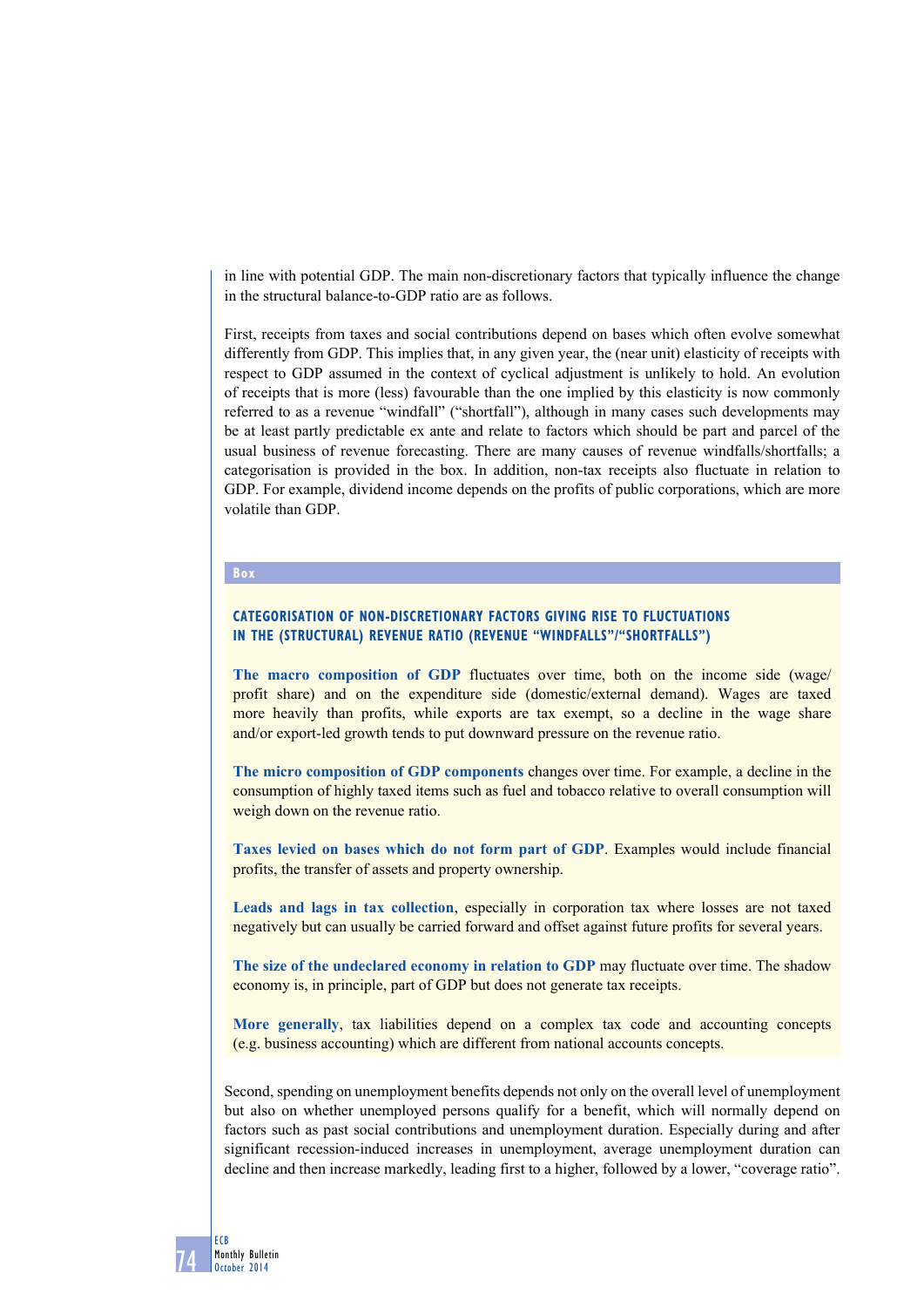The assessment of fiscal effort

Third, interest payments fluctuate depending on the stock of government debt and the average rate of interest on that debt and so will not tend to grow in line with potential GDP. This can, however, be accounted for by monitoring the evolution of the structural primary balance, i.e. the structural balance net of government interest payments.

Fourth, there is also no reason why other components of non-cyclical spending would grow in line with potential GDP. Some components of non-cyclical spending have determinants which will put them on an underlying growth path which diverges from that of potential GDP (see also Section 4). The obvious example is spending on pensions and healthcare in the context of an ageing population. Other components of spending (e.g. investment) have no obvious determinant. At the same time, estimates of potential output are prone to revision whenever economic data are revised and/or forecasts turn out to be inaccurate. This typically also leads to a reassessment of the rate of potential GDP growth. Estimates of potential GDP have fallen because of the crisis, resulting in lower – in some countries even negative – estimates of potential GDP growth.<sup>12</sup> Action is then required by the government to curb or reduce spending to make public finances sustainable in view of these changes to medium to long-term growth potential.

Finally, the structural balance-to-GDP ratio has GDP as a denominator, and fluctuations in the denominator affect the ratio. This effect is usually negligible, but it can become relevant when the structural deficit is large and GDP is contracting (or growing) strongly.

Charts 1-3 provide a sense of how some of these factors are likely to have influenced the evolution of the structural balance-to-GDP ratio in euro area Member States during the period of fiscal consolidation from 2010 to 2013. Using estimates of the impact of discretionary tax measures contained in the European Commission's AMECO database, Chart 1 shows the cumulative change in the ratio of structural revenue to potential GDP not explained by discretionary measures.<sup>13</sup>



12 See the article entitled "Potential output, economic slack and the link to nominal developments since the start of the crisis", *Monthly Bulletin*, ECB, November 2013.

13 It should be noted that estimates of the impact of tax measures are subject to considerable uncertainty for reasons that are reviewed in Section 4.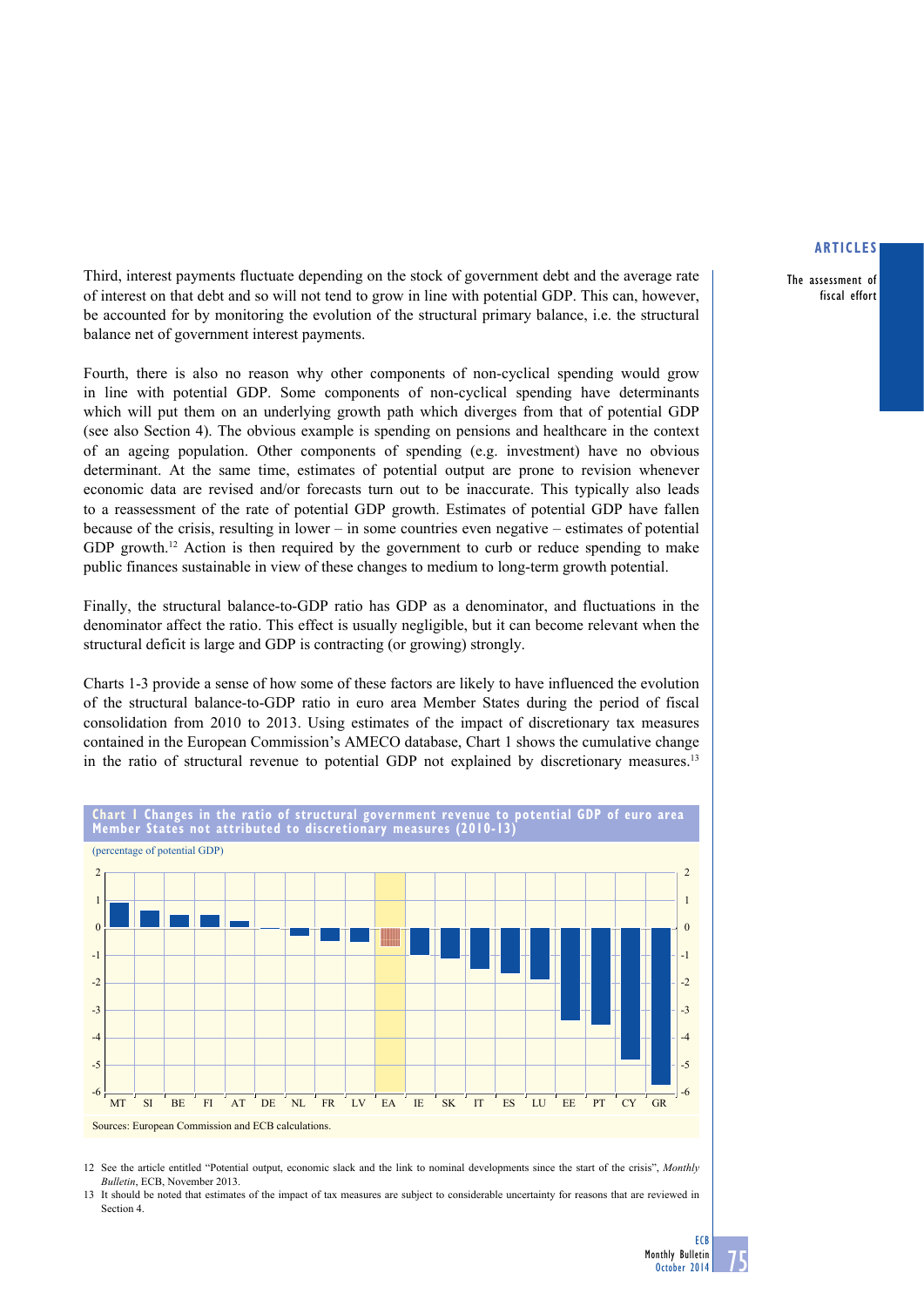

Chart 2 reports the change in the ratio of government interest payments to potential GDP over the same period. Chart 3 shows the average rate of potential GDP growth over the period 2010-13 as estimated by the European Commission.

All other things equal, countries towards the right-hand side of each chart will have had to deliver more in terms of tax increases and spending cuts in order to deliver the same improvement in the structural balance-to-GDP ratio than countries towards the left-hand side. In the case of Charts 1 and 2, this additional fiscal effort (in % of GDP) is simply represented by the size of the bar. In the case of differences in potential GDP growth (Chart 3), the additional effort required would correspond to the difference in the rate of potential GDP growth multiplied by the share of non-cyclical government spending in GDP, which is usually around 0.45.



76 ECB Monthly Bulletin October 2014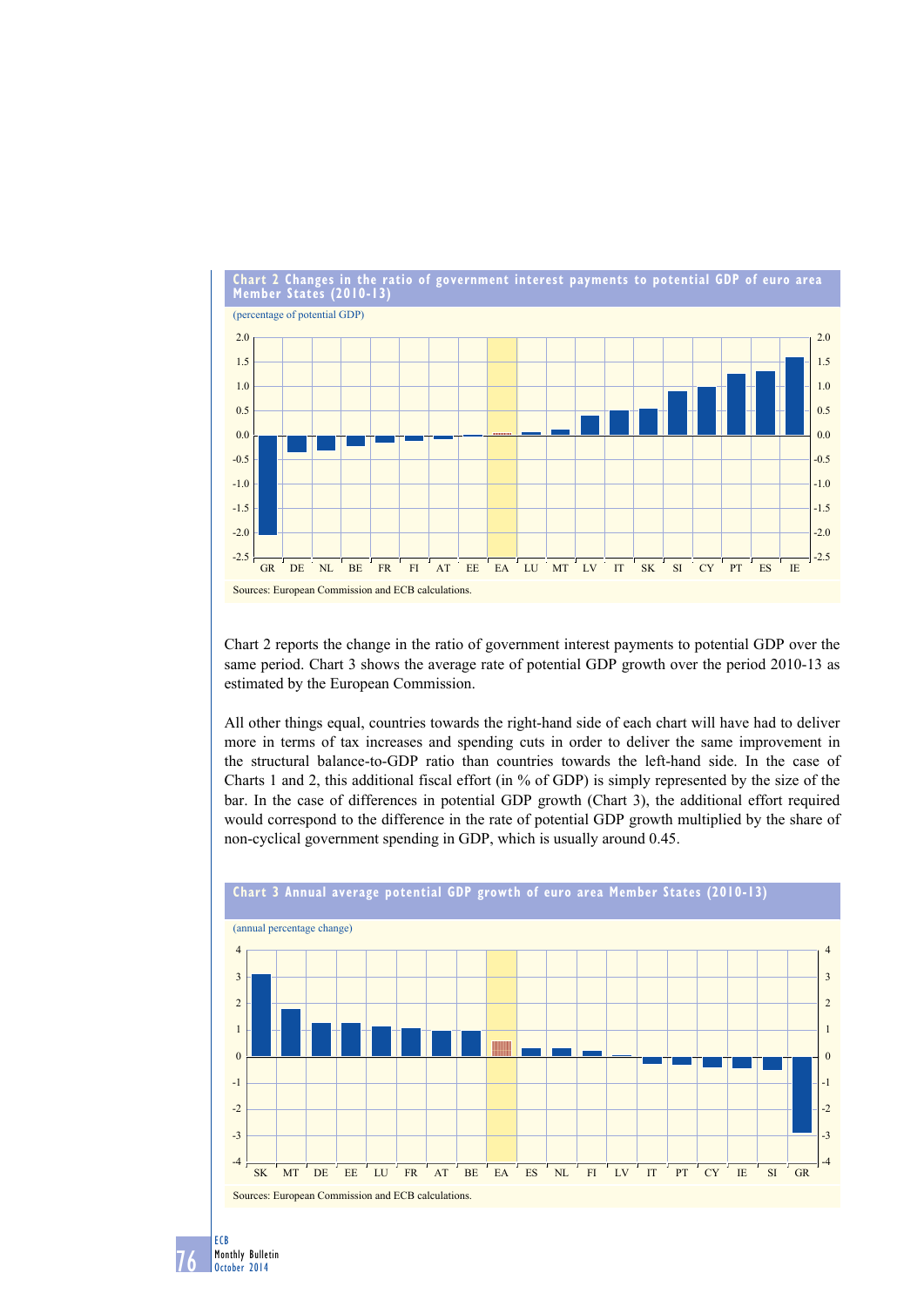The assessment of fiscal effort

In general, euro area countries affected heavily by the sovereign debt crisis appear towards the right-hand side of the charts. In these countries, after excluding the estimated impact of tax measures, ratios of structural government revenue to potential GDP fellsharply, reflecting, inter alia, the rebalancing of these economies (wage, price and current account adjustments), lower tax receipts from property transactions and from the construction and/or financial sectors, and – probably in some countries – lower tax compliance. Interest payments rose sharply as the stock of government debt increased because of high deficits and the financial support given to the banking sector.14 Finally, the substantial economic contraction in these countries resulted in particularly large downward revisions to estimates of potential output such that, during the crisis, potential output growth stagnated or even turned negative.

To summarise, the "effort" required of the government in terms of tax increases and spending cuts in order to achieve a given improvement of the structural balance-to-GDP ratio will be larger when (i) there are factors weighing down on the ratio of structural revenue to potential GDP, (ii) the stock of government debt and/or the average interest rate on that debt is rising, and (iii) there are upward pressures on non-cyclical spending and/or potential GDP growth is low or negative.

# **4 bottom-up measures of fiscal effort**

The understanding that the change in the structural budget balance will not always reasonably gauge the discretionary fiscal policy actions undertaken by the government has motivated attempts to measure the fiscal effort using what is sometimes called a bottom-up approach. In this approach, the fiscal effort is computed as the aggregate sum of the estimated budgetary impact of individual government revenue and expenditure measures.15 Bottom-up estimates of fiscal effort, however, raise their own problems.

First, and as discussed in more detail below, such an analysis relies predominantly on governments' own estimates of the budgetary impact of measures, which are hard to verify. This creates an important incentive problem, especially if these estimates come to play an important role in the EU fiscal surveillance framework where an assessment of lack of fiscal effort can lead to financial sanctions.

Second, from a practical point of view, it needs to be recalled that general government is made up of hundreds, if not thousands, of entities. Keeping track of all of the decisions affecting government revenue and, even more so, spending is therefore just not feasible for the fiscal policy analyst.

Third, from a conceptual perspective, the implementation of a bottom-up approach requires first defining what a "measure" is. This is not straightforward. It requires, in particular, the identification of an unchanged policy baseline, which would track the evolution of both revenue and expenditure



<sup>14</sup> The decline for Greece is due to the debt restructuring which took place in March 2012 as well as the modalities of EU/IMF financial assistance.

<sup>15</sup> This approach has been used also in the economic literature on the macroeconomic effects of fiscal policy. See Romer, C. and Romer, D., "The Macroeconomic Effects of Tax Changes: Estimates Based on a New Measure of Fiscal Shocks", *American Economic Review*, Vol. 100, 2010; Agnello, L. and Cimadomo, J., "Discretionary fiscal policies over the cycle: new evidence based on the ESCB disaggregated approach", *International Journal of Central Banking*, Vol. 8, No 2, June 2012, pp. 43-85; Devries et al., "A New Action-based Dataset of Fiscal Consolidation", *IMF Working Paper WP/11/128*, 2011; Guajardo et al., "Expansionary Austerity: New International Evidence", *IMF Working Paper WP/11/158*, 2011; and Attinasi, M.G. and Klemm, A., "The growth impact of discretionary fiscal policy measures", *Working Paper Series*, No 1697, ECB, July 2014.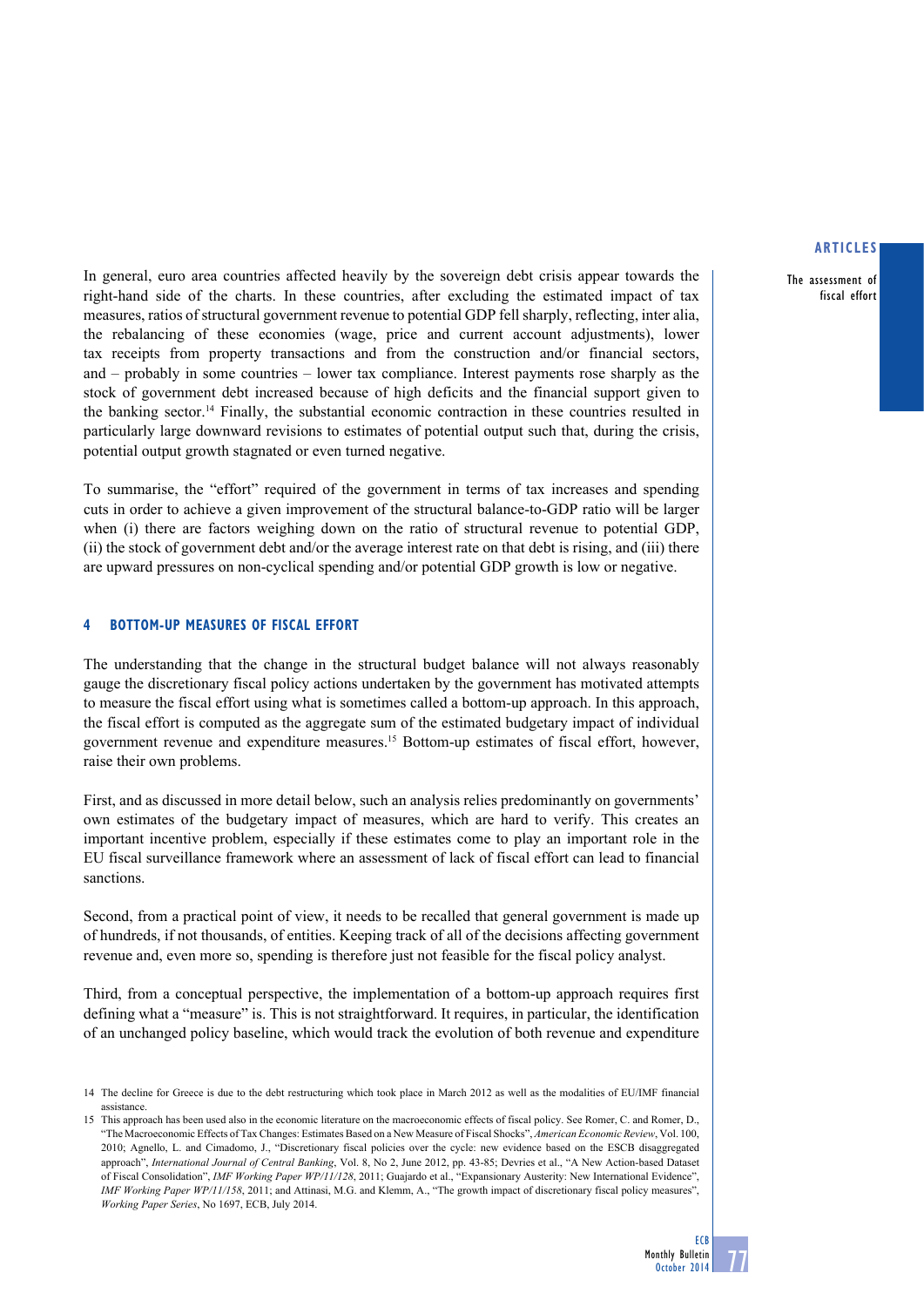in the absence of government action. In this regard, however, different components of government revenue and spending have different characteristics and cannot be considered in the same way.

There is an important difference between, on the one hand, most government revenues (especially taxes and social contributions) and most social benefits, and, on the other hand, other categories of government spending. In general, taxes, social contributions and social benefits have "determinants" (tax bases, benefit entitlements) which, given present legislation, will determine the relevant receipts and expenditures. In this context, what constitutes a "measure" is relatively clear from a conceptual point of view: it is any change to the legislation that determines tax liabilities and benefit entitlements. Regarding spending, some components of the budget, such as interest payments and contributions to international organisations, are more or less fully outside the control of government. These can reasonably be excluded from any bottom-up analysis. For other government spending categories, it is conceptually more difficult to identify an unchanged policy baseline because the overall level of spending depends to a much greater extent on budget decisions and is relatively disconnected from the evolution of the economy. This, together with the practical impossibility of compiling complete information on spending decisions, means that for most components of government spending, the only practical way forward is to compare spending outturns with an appropriate benchmark.

As already mentioned in Section 2, the SGP now incorporates elements of a bottom-up analysis both in the preventive arm (expenditure benchmark) and as part of the careful analysis performed in the context of the corrective arm. In the case of the careful analysis, the budgetary impact of revenue measures is based on the assessment of the impact of each specific policy measure. In the case of spending, the approaches followed in the preventive and corrective arms diverge. In the preventive arm, under the expenditure benchmark, spending outturns (other than specific items outside the control of government) are compared with the medium-term rate of potential GDP growth defined over a period of ten years (the previous five years, the current year and a projection four years ahead). In the corrective arm, the impact of spending measures is estimated by comparing spending outturns against the "no policy change" spending forecast contained in the scenario underlying the Commission forecast at the time of the EDP recommendation.

The following sub-sections discuss in more detail the challenges surrounding the assessment of fiscal effort based on (i) estimates of the impact of revenue measures, and (ii) the benchmarking of expenditure.

### **4.1 Estimating The impact of revenue measures**

It is increasingly common for governments to provide estimates of the impact of (planned) revenue measures when presenting the draft budget. Recently, the European Commission published data for the period 2010-13 on discretionary revenue measures as compiled by country analysts. As already noted in Section 3, the estimated impact of discretionary revenue measures can differ significantly from the change in the ratio of structural revenue to potential GDP. To illustrate this point, Chart 4 compares the discretionary revenue measures with the change in the structural revenue ratio. For the period 2011-13, the two measures point towards a positive effort in almost all countries, with a limited discrepancy between the two measures for the euro area as a whole (0.2 percentage point of potential GDP). In some countries, however, the change in the structural revenue ratio did not fully reflect the amount of discretionary revenue measures taken by the governments (Greece, Portugal, Cyprus, Spain, Ireland, Italy and the Netherlands), whereas the opposite was true for other countries (Latvia,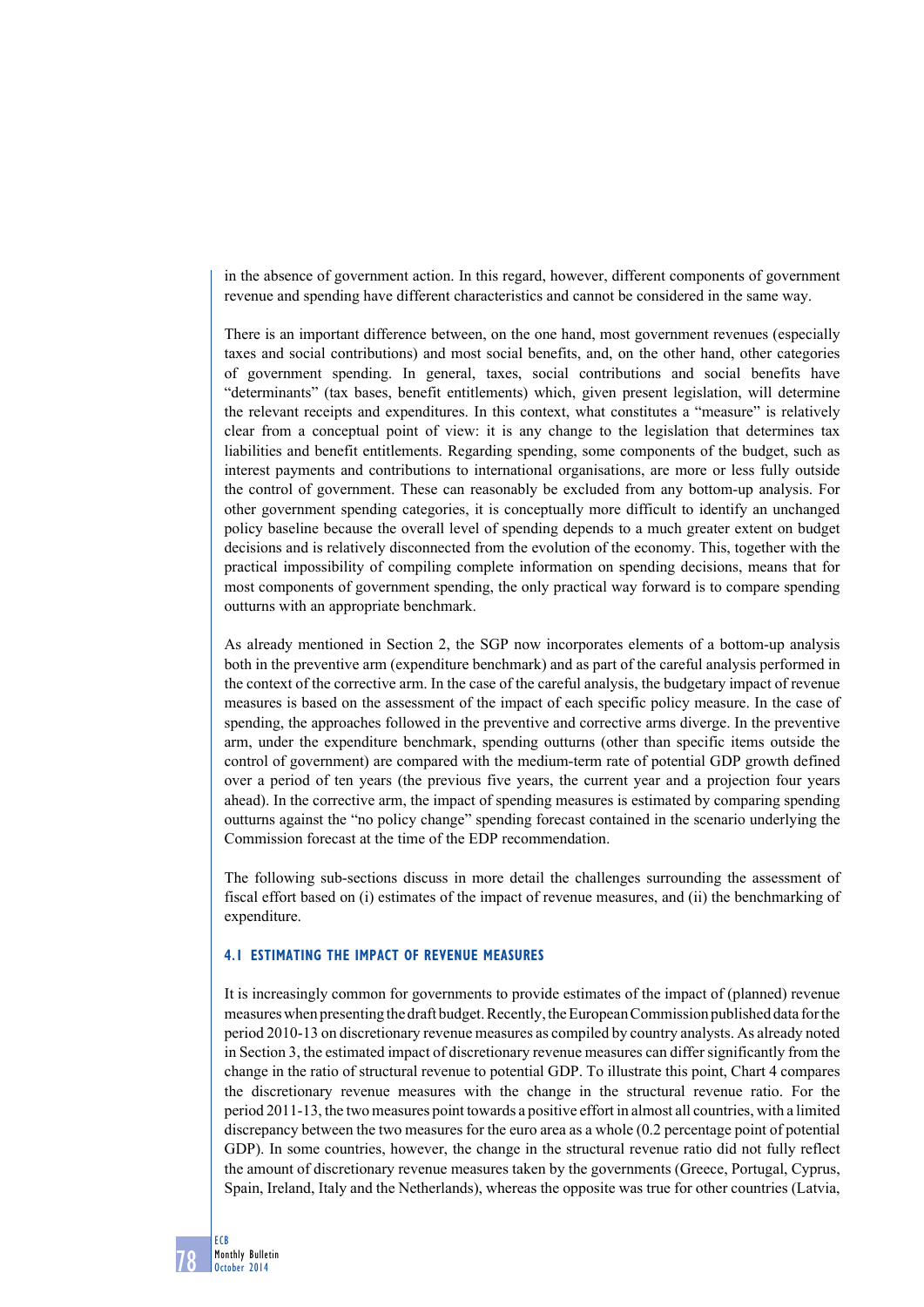

The assessment of fiscal effort



Germany, Austria, Malta, Finland and Belgium), as the change in the structural revenue ratio signalled a larger fiscal effort than implied by the discretionary revenue measures.

As noted above, for most government revenues (and for social benefits) the concept of a "measure" is, in principle, relatively straightforward. Nonetheless, deriving estimates of the impact of revenue measures still raises numerous methodological questions and practical problems. Chief among them are the following.

First, the capacity to make estimates of the impact of revenue measures rests almost exclusively within the government units or departments concerned, such as the finance ministry, tax administration or social security department. This is where the relevant expertise is acquired and the necessary micro data collected. Except in the case of relatively straightforward changes to the most important tax rates and allowances, it will generally be very challenging – if not impossible – for outside analysts to construct accurate, independent estimates of the impact of such measures. There is therefore usually little choice but to rely on official government estimates.

Second, even though there may be fewer decisions affecting revenue (and fewer government entities that can take such decisions) than affecting expenditure, revenue measures can be very numerous and diverse and putting together a complete and consistent picture is always difficult. This is especially the case for countries where regional and/or local governments have significant revenue-raising powers.

Third, especially when the purpose is to gauge the impact of a particular measure in a given year, the accounting concept matters. The time of recording of tax receipts may be on an accrual basis (when the liability was generated), on a declared liability basis (when the tax return is presented) or on a cash basis (when tax is paid). The accounting concept used for budgeting purposes, and hence usually the basis on which official estimates of the impact of measures is based, usually differs from the way in which receipts are recorded in national accounts.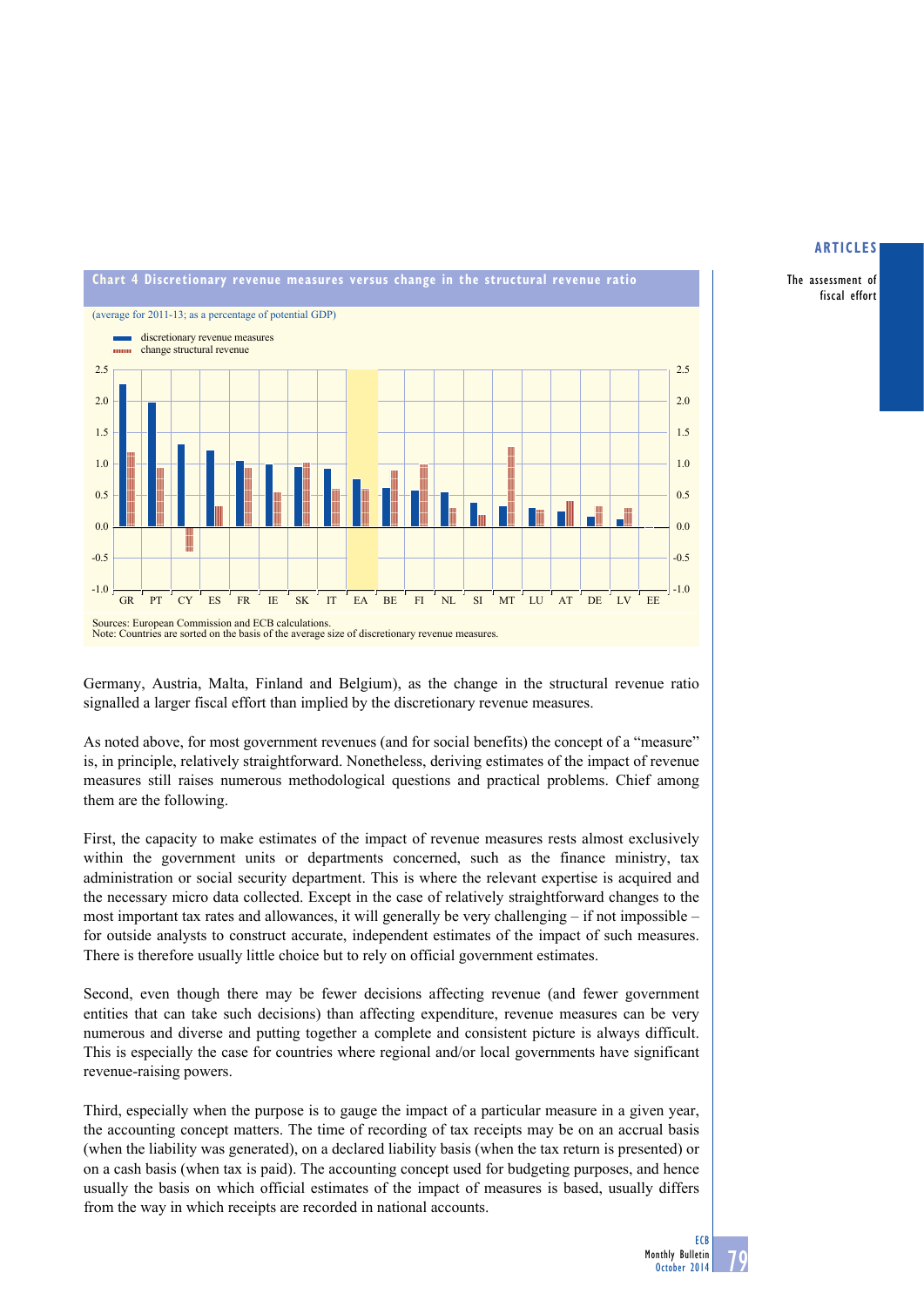Fourth, measures have not only direct, but also indirect, effects. The direct effect is the impact on revenues all other things equal (e.g. the difference between applying the old and new tax code to a given tax return). Indirect effects concern both the narrow behavioural response which affects the variable (e.g. tax base) concerned and the broader impact on the economy. Whether and to what extent indirect effects are included in official estimates of the impact of revenue measures will depend on domestic budgeting practices.

Fifth, in most countries, estimates of the impact of revenue measures provided in budget documentation are presented ex ante. It is much less common for these estimates to then be revisited ex post.

# **4.2 BENCHMARKing expenditure**

As noted above, on the expenditure side, and with the exception of entitlement spending, the concept of a "measure" is generally more problematic. For large swathes of government spending, the borderline between what is "automatic", "neutral" or "unchanged policy", on the one hand, and a "measure", on the other hand, is ill-defined and ultimately subjective. In the context of the "careful analysis", the use of the European Commission's "no policy change" forecast when the EDP recommendation was delivered raises an obvious issue in terms of the nature – and crosscountry comparability – of this particular scenario.<sup>16</sup> For instance, if, in a country, spending has been growing robustly and the no policy change forecast projects this forward, then a mere normalisation of spending growth would be counted as fiscal effort. If, in another country, spending has been constrained in the recent past and this is projected forward as a no policy change scenario, then a continuation of this spending constraint would not be measured as fiscal effort.

Given the conceptual blurredness of what constitutes a measure for most types of spending, as well as the practical difficulty posed by the fact that spending decisions are dispersed across a multitude of entities, the only practical way to assess spending policy is to compare spending outturns against an appropriate benchmark.17 To this end, there is no obviously superior benchmark. The choice of benchmark may be influenced by the policy question that one has in mind, i.e. the intention or purpose behind the measurement of fiscal effort. Beyond this, a benchmark should ideally be exogenous to other fiscal policy changes (both on the spending side and the revenue side) and be easily replicable and understandable.

Two kinds of benchmark may be identified. The first, which is mostly relevant from a budgeting point of view, is the one that keeps spending constant.<sup>18</sup> If this is done in nominal terms, however, this ignores the upward pressure on spending emanating from inflation. Moreover, a fiscal policy which would keep spending constant in nominal terms would generally be very restrictive. For this reason, a price index would probably be a more reasonable benchmark, so that neutral spending policy is defined as spending that is constant in real terms.

The second kind of benchmark is one which charts a path for spending which, all other things equal, is compatible with a given fiscal objective. The obvious benchmark here is nominal potential or trend

<sup>16</sup> Limited information is available regarding the bottom-up methodology currently applied by the European Commission in its assessment of fiscal effort under the corrective arm.

<sup>17</sup> Spending totals ultimately depend on day-to-day decisions taken by different government departments as well as by sub-national (regional and local) governments.

<sup>18</sup> In this case, the "question" being asked is: given a forecast for pre-determined revenue (e.g. tax receipts) and spending (e.g. interest payments and social benefits), what is the size of spending cuts necessary to deliver a given budget deficit/surplus?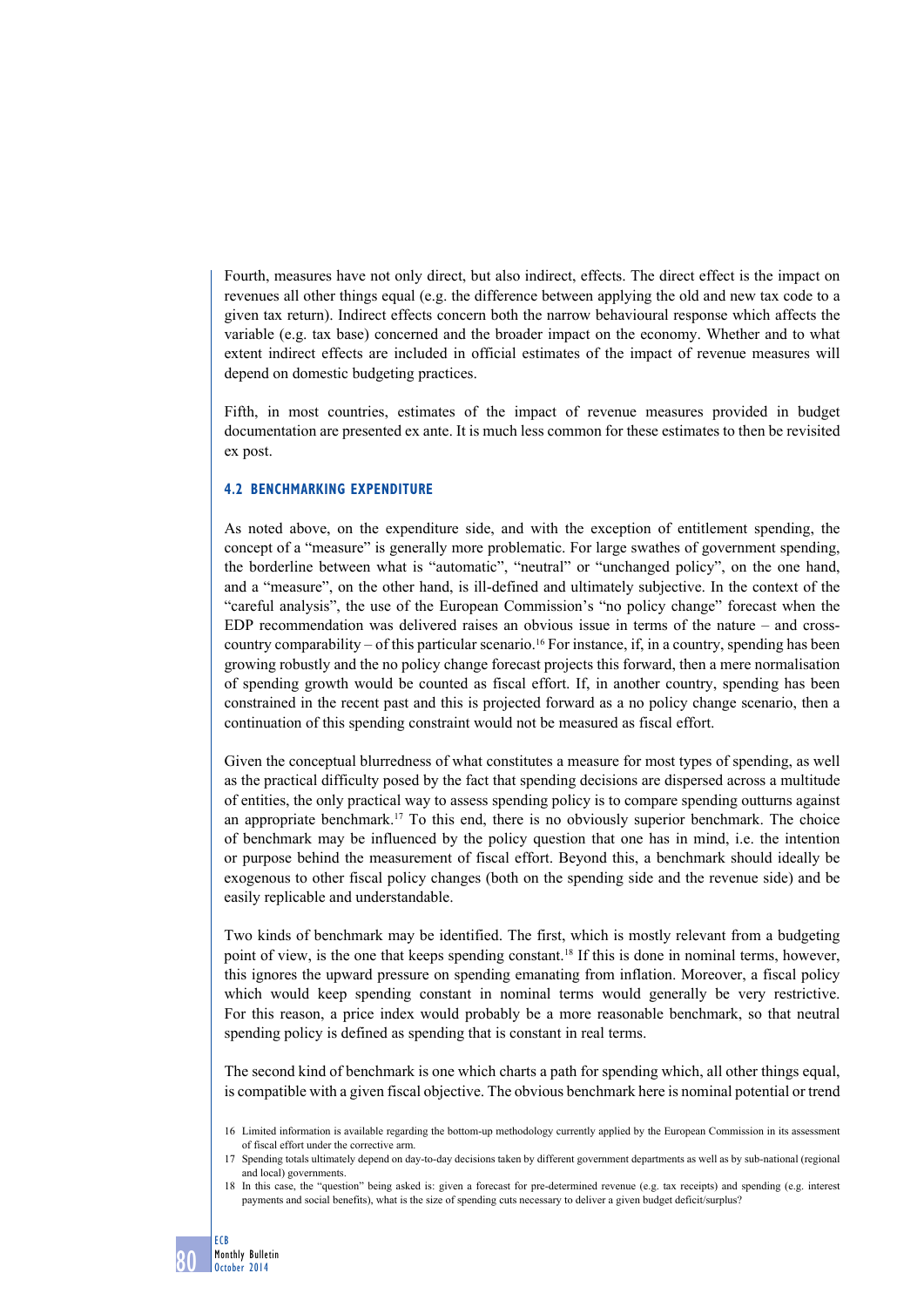The assessment of fiscal effort

GDP growth. As already explained in Section 3, a path of spending in line with the growth of potential GDP leaves the structural balance-to-GDP ratio unaffected and is "neutral" from this perspective. It is also consistent with the share of spending in GDP being kept broadly constant in the medium term. The downside is that estimates of potential GDP growth tend to be pro-cyclical. A major shock to the economy or revision to the economic outlook often gives rise to a reassessment of the level of potential GDP and potential GDP growth. The same rate of spending growth will be assessed differently across countries (and over time) owing to differences in (and revisions to) the estimated rate of potential GDP growth. This is desirable if the purpose is to assess spending policy against what is viewed as sustainable in view of the changed estimate of potential GDP growth, but from a budgeting perspective it does not gauge the amount of spending cuts needed to deliver this path.

## **chart 5 euro area expenditure measures quantified in relation to different benchmarks** (euro area; percentage point of GDP)



More generally, the implications of using different benchmarks and the way these should then be used in the assessment of fiscal policy should be clearly understood. Under normal circumstances, when an economy is growing steadily and real potential GDP is growing, a price index per se will normally be a stricter benchmark than nominal potential GDP growth. Except in cases where there is a need for fiscal consolidation or a desire to reduce the size of government in relation to the rest of the economy, it is normal and appropriate for government spending to grow in real terms. This relationship may, however, be reversed during times of crisis, when potential GDP growth may become negative. Chart 5 shows the implications of the choice of different benchmarks for the assessment of spending policy for the euro area as a whole. Before the crisis, i.e. in 2005-07, spending growth was essentially neutral when assessed against potential GDP growth as a benchmark. Nevertheless, spending was growing in real terms (i.e. by more than the price indices). In 2012-13, however, because of the effect of the crisis on potential GDP growth and a very subdued evolution of the GDP deflator, potential GDP growth became a stricter benchmark than HICP, implying that greater spending cuts were needed to deliver a given fiscal effort.

## **5 Conclusion**

The fiscal effort is intended to measure the effect of government action on the budget balance and thereby serve as an indicator for which the government can be held accountable. The fiscal effort represents the means with which the government can achieve its policy objectives and needs to be consistent with the achievement of the desired nominal deficits. The fiscal effort is, however, not directly measurable and there are numerous alternative ways in which this concept has been – or could be – operationalised.